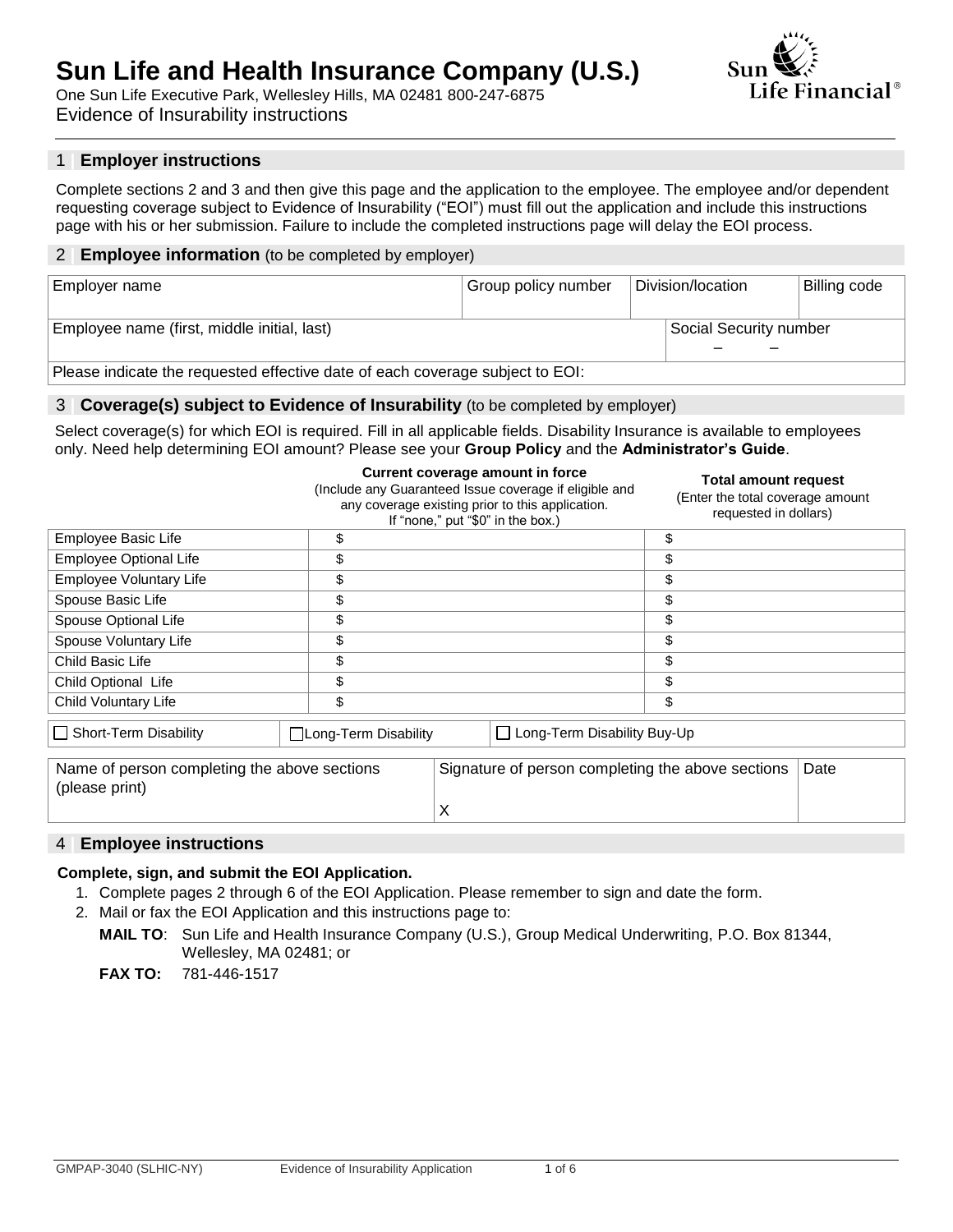# **Sun Life and Health Insurance Company (U.S.)**



Evidence of Insurability Application – Health Questionnaire

- You are applying for coverage from Sun Life and Health Insurance Company (U.S.), which is referred to as "The Company" on this application.
- Complete and return the entire application and the instructions page to Sun Life Financial.

## 1 **Employee information** (Please print clearly)

| Employer name                               | [Division/location<br>[Group policy number |                      |              |  | [Billing code |
|---------------------------------------------|--------------------------------------------|----------------------|--------------|--|---------------|
| Employee name (first, middle initial, last) |                                            |                      |              |  |               |
| Employee street address                     | City                                       |                      | <b>State</b> |  | Zip code      |
| [Social Security number]                    | Daytime phone number                       | Evening phone number |              |  |               |
| E-mail address                              | Occupation                                 |                      |              |  |               |

## 2 **| Health and personal history** (complete the following for all those applying for coverage requiring underwriting)

Failure to provide complete responses will result in underwriting delays or non-payment of claims. This request for coverage is not effective until approved in writing by The Company. No information provided by you or your agent shall bind The Company unless you provide such information in writing on this form. No agent or broker has authority to alter the contents of this form.

|                    |                   |           | <b>DOB</b>   |               |        |                   |
|--------------------|-------------------|-----------|--------------|---------------|--------|-------------------|
|                    | <b>First name</b> | Last name | (mm/dd/yyyy) | <b>Height</b> | Weight | Gender            |
| Employee           |                   |           |              |               |        | $\Box M$ $\Box F$ |
| Spouse/<br>partner |                   |           |              |               |        | $\Box M$ $\Box F$ |
| Child 1            |                   |           |              |               |        | $\Box M$ $\Box F$ |
| Child 2            |                   |           |              |               |        | $\Box M$ $\Box F$ |
| Child 3            |                   |           |              |               |        | $\Box M \Box F$   |

|                                                                                                                                                     | <b>Employee</b> |  | Spouse/<br>partner      |                                                                                                                                                                                                                                      | Child(ren) |  |
|-----------------------------------------------------------------------------------------------------------------------------------------------------|-----------------|--|-------------------------|--------------------------------------------------------------------------------------------------------------------------------------------------------------------------------------------------------------------------------------|------------|--|
|                                                                                                                                                     | Yes No          |  | Yes                     | No                                                                                                                                                                                                                                   | Yes No     |  |
| Have you or any of your dependents (spouse/partner, child(ren)) ever been                                                                           |                 |  |                         |                                                                                                                                                                                                                                      |            |  |
| diagnosed or treated for Acquired Immune Deficiency Syndrome (AIDS), AIDS-<br>Related Complex (ARC) by a licensed member of the medical profession? | 1 1 1 1         |  | and the property of the | <b>The Contract of the Contract of the Contract of the Contract of the Contract of the Contract of the Contract of the Contract of the Contract of the Contract of the Contract of the Contract of the Contract of the Contract </b> | $\Box$     |  |

|    | Have you or any of your dependents (spouse/partner, child(ren)) ever been<br><b>Employee</b><br>diagnosed with any of these ailments, received medical advice or sought                                      |        |  | Spouse/<br>partner |     | Child(ren) $ $ |  |
|----|--------------------------------------------------------------------------------------------------------------------------------------------------------------------------------------------------------------|--------|--|--------------------|-----|----------------|--|
|    | treatment for:                                                                                                                                                                                               | Yes No |  | <b>Yes</b>         | No. | Yes No         |  |
| 2. | Stroke, transient ischemic attack (TIA), high blood pressure, irregular heart<br>beat, heart murmur, aneurysm, heart attack, angina, elevated cholesterol, or<br>any blood, heart, or blood vessel disorder? |        |  |                    |     |                |  |
| 3. | Cancer, leukemia, tumor, neoplasm, nodule or polyp (excluding nasal polyp),<br>pre-cancerous condition, or dysplastic nevi?                                                                                  |        |  |                    |     |                |  |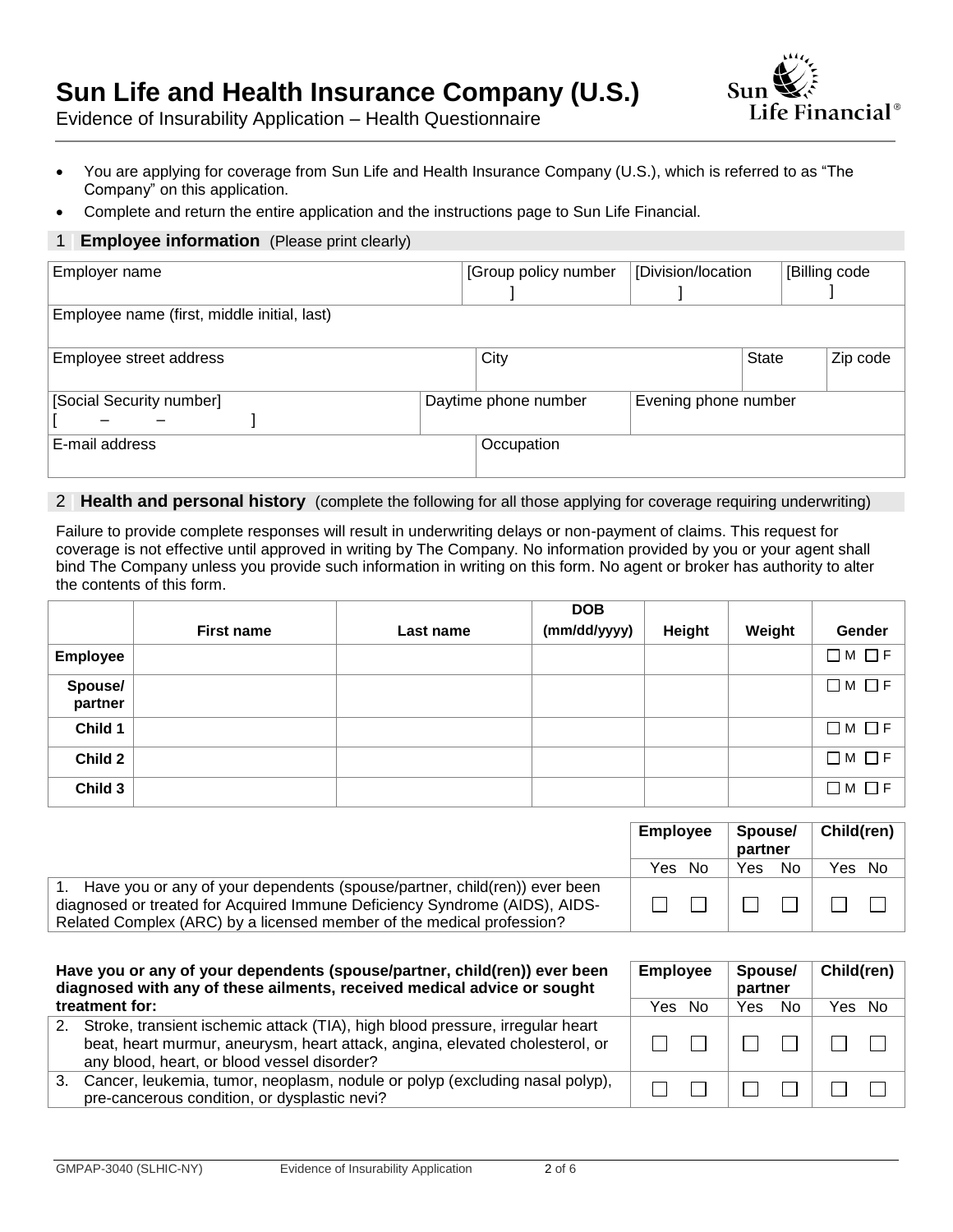## 2 **| Health and personal history, continued**

(Complete the following for all persons applying for coverage requiring underwriting)

| Have you or any of your dependents (spouse/partner, child(ren)) ever been<br><b>Employee</b><br>diagnosed with any of these ailments, received medical advice or sought |                                                                                                                                                                                                                                                                                                                                                                        |                                              | Spouse/<br>partner                                         | Child(ren)   |
|-------------------------------------------------------------------------------------------------------------------------------------------------------------------------|------------------------------------------------------------------------------------------------------------------------------------------------------------------------------------------------------------------------------------------------------------------------------------------------------------------------------------------------------------------------|----------------------------------------------|------------------------------------------------------------|--------------|
|                                                                                                                                                                         | treatment for:                                                                                                                                                                                                                                                                                                                                                         | Yes No                                       | Yes<br>No                                                  | Yes No       |
|                                                                                                                                                                         | 4. Diabetes, hepatitis, or other disorder of the liver or pancreas; thyroid, pituitary<br>or other endocrine disorder; ulcer, colitis or Crohn's disease, diverticulitis, or<br>other gastrointestinal disorder?                                                                                                                                                       | $\overline{\phantom{0}}$                     | $\sim$                                                     |              |
| 5.                                                                                                                                                                      | Disorder of the kidney, bladder (excluding healed bladder infections or urinary<br>system, or reproductive organs?                                                                                                                                                                                                                                                     | $\mathcal{L}$<br>$\sim$                      | $\sim$                                                     |              |
| 6.                                                                                                                                                                      | Asthma, bronchitis, chronic obstructive pulmonary disease (COPD),<br>emphysema, sleep apnea, cystic fibrosis or any lung or respiratory disorder?                                                                                                                                                                                                                      | $\mathcal{L}$<br>$\mathcal{L}_{\mathcal{A}}$ | $\mathcal{L}_{\mathcal{A}}$<br>$\mathcal{L}_{\mathcal{A}}$ | $\Box$       |
| 7.                                                                                                                                                                      | Arthritis, rheumatism, or gout; back, neck, or disc disorder; disorder of the<br>knee, muscles, joints, or bones; systemic lupus erythematosus; connective<br>tissue disease; or fibromyalgia?                                                                                                                                                                         |                                              |                                                            |              |
| 8.                                                                                                                                                                      | Headaches, epilepsy, seizures, paralysis, memory loss, intellectual disability,<br>amyotrophic lateral sclerosis (ALS, or Lou Gehrig's disease), multiple<br>sclerosis, muscular dystrophy, or any brain or neurological disorder, chronic<br>infection, or chronic fatigue?                                                                                           |                                              |                                                            |              |
|                                                                                                                                                                         | In the last ten years have you or any of your dependents ever been                                                                                                                                                                                                                                                                                                     | <b>Employee</b>                              | Spouse/                                                    | Child(ren)   |
|                                                                                                                                                                         | diagnosed with any of these ailments, received medical advice or                                                                                                                                                                                                                                                                                                       |                                              | partner                                                    |              |
|                                                                                                                                                                         | sought treatment for:                                                                                                                                                                                                                                                                                                                                                  | Yes No                                       | Yes<br>No                                                  | Yes No       |
| 9.                                                                                                                                                                      | Skin disorder that lasted for more than 6 months?                                                                                                                                                                                                                                                                                                                      |                                              |                                                            |              |
|                                                                                                                                                                         | 10. Anxiety, depression or any mood, emotional, mental, or nervous disorder;<br>post-traumatic stress disorder; or schizophrenia?                                                                                                                                                                                                                                      |                                              |                                                            |              |
|                                                                                                                                                                         | 11. Disorder of the eyes or ears (excluding healed ear infections)?                                                                                                                                                                                                                                                                                                    |                                              |                                                            |              |
|                                                                                                                                                                         | 12. Blood, pus or sugar in the urine, chest pain, shortness of breath, enlarged<br>glands or lymph nodes, night sweats or unintentional weight loss?                                                                                                                                                                                                                   |                                              |                                                            |              |
|                                                                                                                                                                         |                                                                                                                                                                                                                                                                                                                                                                        |                                              |                                                            |              |
|                                                                                                                                                                         | In the last ten years have you or any of your dependents:                                                                                                                                                                                                                                                                                                              | <b>Employee</b>                              | Spouse/<br>partner                                         | Child(ren)   |
|                                                                                                                                                                         |                                                                                                                                                                                                                                                                                                                                                                        | No<br>Yes                                    | Yes<br>No                                                  | Yes No       |
|                                                                                                                                                                         | 13. Consulted a medical professional for anything other than the conditions<br>previously identified in this Health Questionnaire?                                                                                                                                                                                                                                     |                                              | $\Box$<br>$\mathcal{L}_{\mathcal{A}}$                      | $\mathsf{L}$ |
|                                                                                                                                                                         | 14. Been advised to have, or have scheduled, a consultation, surgery, or<br>test, not including HIV, that has not been completed or that has been<br>completed but has resulted in symptoms for which you have not consulted a<br>medical professional?                                                                                                                |                                              |                                                            |              |
|                                                                                                                                                                         | 15. Been off work for more than five consecutive days due to an illness or injury?                                                                                                                                                                                                                                                                                     |                                              |                                                            |              |
|                                                                                                                                                                         | 16. Been advised to reduce your consumption of alcohol or to seek counseling<br>for the use of alcohol or drugs; or used cocaine, narcotics, barbiturates,<br>amphetamines, hallucinogens, or other drugs, except as prescribed by a<br>physician; or been arrested in connection will alcohol or drugs; or received<br>treatment in connection with alcohol or drugs? |                                              |                                                            |              |
|                                                                                                                                                                         | 17. Pled guilty to, pled no contest to, or been convicted of a felony; or been<br>convicted of a major moving violation, including DUI, reckless driving, and<br>driving to endanger; or had your driver's license suspended?                                                                                                                                          |                                              |                                                            |              |

19. Are you or one of your dependents currently pregnant?

18. Had any screening or diagnostic tests for cancer or heart / circulatory

disorders?

 $\Box$ 

П

 $\Box$ 

П

 $\Box$ 

П

 $\Box$ 

П

 $\Box$ 

П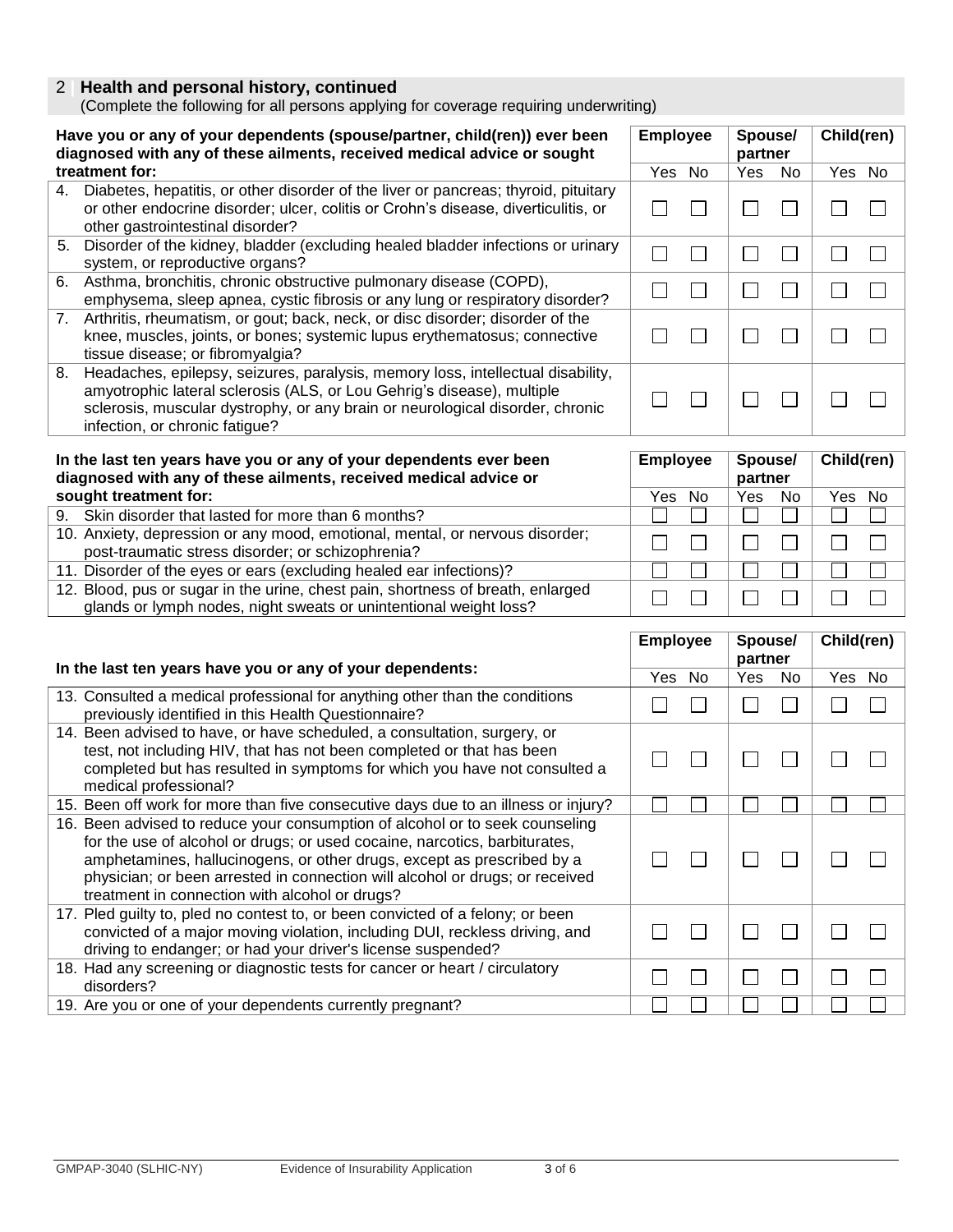## 2 **| Health and personal history, continued**

(Complete the following for all persons applying for coverage requiring underwriting)

| <b>Employee</b><br>Have you or any of your dependents:                                                                                                                                               |  | Spouse/<br>partner | Child(ren) |
|------------------------------------------------------------------------------------------------------------------------------------------------------------------------------------------------------|--|--------------------|------------|
|                                                                                                                                                                                                      |  | No.<br>Yes         | Yes No     |
| 20. In the last 2 years, piloted an aircraft, engaged in motor vehicle racing, auto<br>racing, boat racing, hang gliding, parachuting, climbing, scuba diving, or any<br>similar sport or avocation? |  |                    |            |
| 21. In the last 12 months, used any tobacco products, including cigarettes, cigars,<br>and chewing tobacco, or used nicotine gum or a nicotine patch?                                                |  |                    |            |
| 22. In the last 3 years, have you been prescribed or advised to take any<br>medication by a medical professional?                                                                                    |  |                    |            |

#### 3 **| Details** (provide details below for all questions answered "yes.")

If additional space is needed, please attach, sign, and date an additional sheet including all required information.

| Question<br>number | <b>Applicant name</b> | State and provide details for each<br>condition and activity | Date<br>condition<br>began | <b>Duration of</b><br>condition and<br>treatment | Physician name, address<br>and phone number | <b>Fully</b><br>recovered? |
|--------------------|-----------------------|--------------------------------------------------------------|----------------------------|--------------------------------------------------|---------------------------------------------|----------------------------|
|                    |                       |                                                              |                            |                                                  |                                             | $\Box$ Yes<br>$\Box$ No    |
|                    |                       |                                                              |                            |                                                  |                                             | $\Box$ Yes<br>$\square$ No |
|                    |                       |                                                              |                            |                                                  |                                             | $\Box$ Yes<br>$\square$ No |
|                    |                       |                                                              |                            |                                                  |                                             | $\Box$ Yes<br>$\Box$ No    |
|                    |                       |                                                              |                            |                                                  |                                             | $\Box$ Yes<br>$\Box$ No    |

## **Please provide physician information even if you answered "no" to all the questions.**

Name and address of physician with your most up-to-date and comprehensive medical records: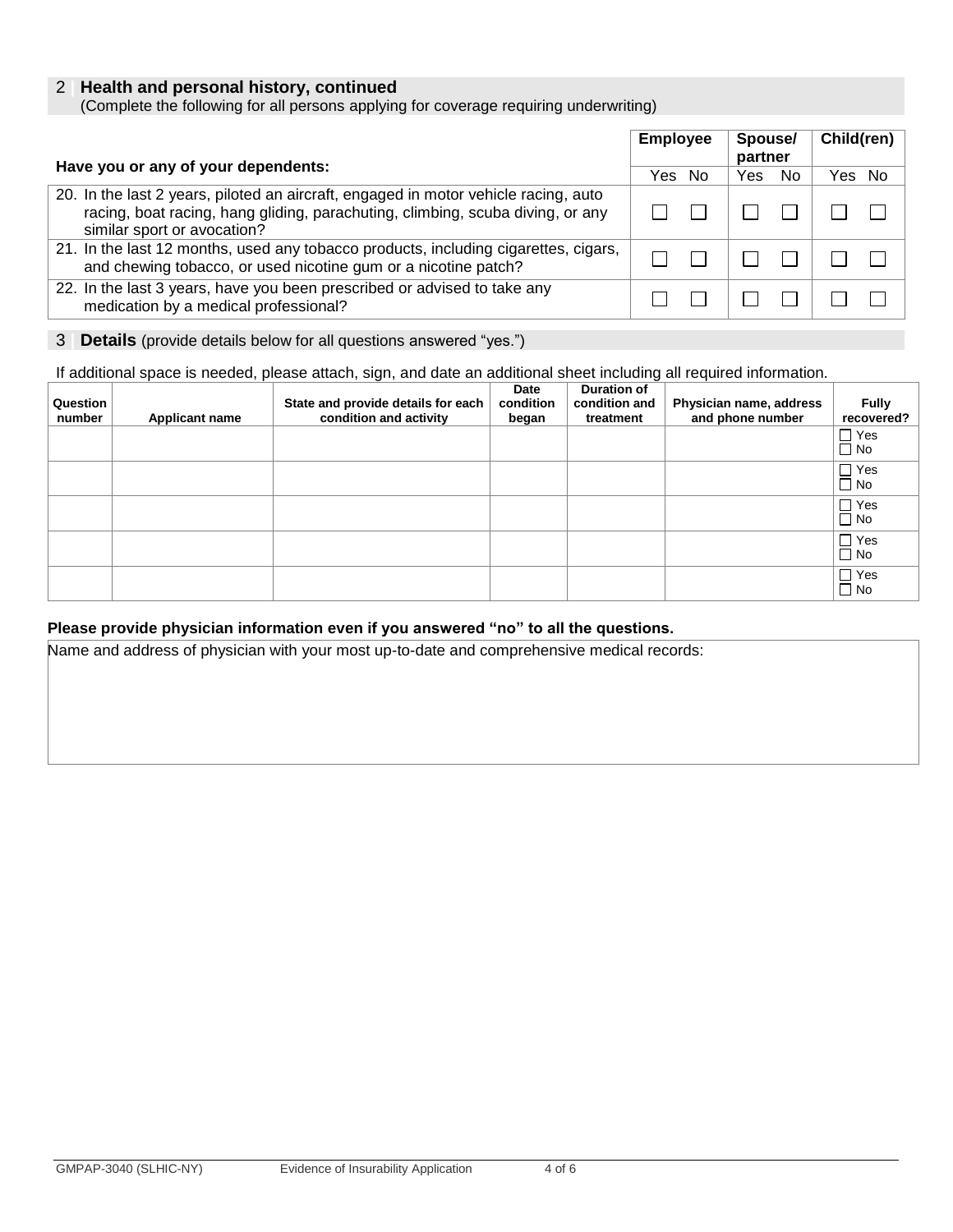## 4 **| Acknowledgement, authorization for release and disclosure of health related information and signature**

#### **Acknowledgement**

I acknowledge, to the best of my knowledge and belief, that:

- The information I have provided in the Evidence of Insurability Application is true, accurate and complete.
- I have read, or had read to me, the completed EOI Application. In addition to being subject to the Incontestability provision of the Certificate, I understand that any material misrepresentation made in the EOI Application may result in a loss of coverage under the Group Insurance Policy.
- I have read or had read to me, the fraud warning for my state.

I also confirm my understanding that:

- My EOI Application may be denied and I may be refused insurance if Sun Life and Health Insurance Company (U.S.) ("The Company") determines that I am not insurable. If The Company determines that I am not insurable, it will explain in writing the basis of its determination.
- I may ask The Company in writing to: (a) obtain certain information from the EOI Application file relating to me; (b) correct, amend or delete information in the EOI Application file relating to me (as permitted by applicable law); (c) file my own statement of facts if I believe any information in the EOI Application file relating to me is incorrect; and (d) provide me with a copy of my EOI Application.

If I have any questions regarding my EOI Application, I can write to Sun Life and Health Insurance Company (U.S.), Group Medical Underwriting, P.O. Box 81344, Wellesley Hills, MA 02481.